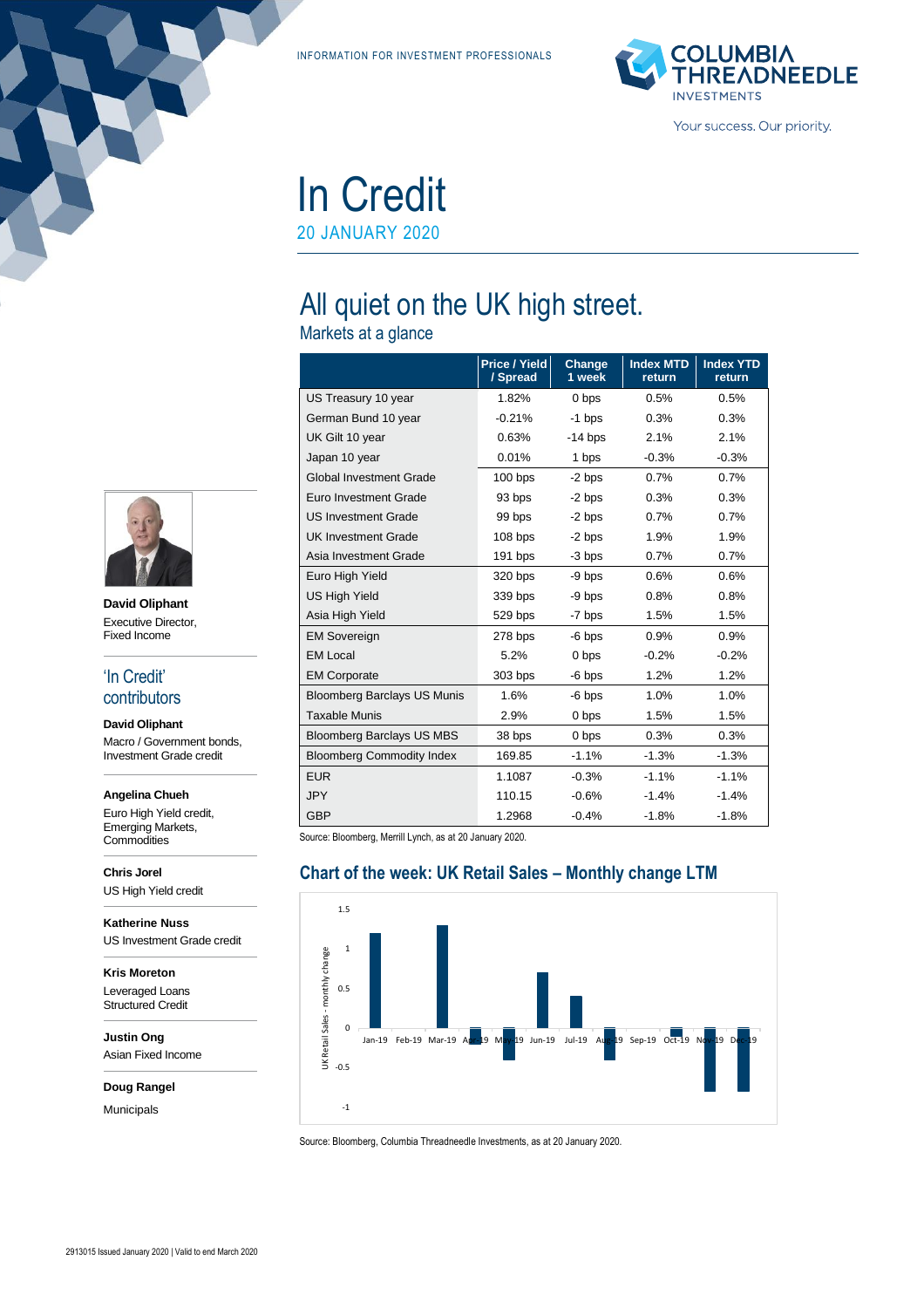#### Macro / government bonds

Aside from the UK, government bond yields were little changed last week. In the UK, sterling was weaker and gilt yields were lower last week with dovish rhetoric from the Bank of England supported by a weak GDP report and dismal retail sales data.

The November reading for UK GDP recorded -0.3%, taking the annual rate of expansion to 0.6% - the worst since 2012. Core (CPI) inflation fell to 1.4% y/y, which was lower than expected while house prices rose 0.3% m/m to 2.2% y/y. The December retail sales data showed a 0.6% m/m decline - taking the annual rate to only 0.8% and showing no growth in the last five months. The chances of a rate cut in the UK are rising. In other news the German economy expanded by 0.6% y/y in 2019 (1.5% 2018). The country recorded a budget surplus of 1.5% of GDP in the same period.

The US and China have made peace and signed phase one of a trade deal. The key Consumer Prices Inflation data revealed a 0.2% rise in the last month of the year (core +0.1%). That takes the annual rate of increase for both to 2.3%. US Retail sales were also reasonably robust with an (ex-autos) 0.7% m/m increase.

#### Investment grade credit

Corporate bond spreads were a couple of basis points tighter last week with the US index breaching the 100bps spread level.

The last couple of months rise in government bond yields has not meant that corporate bond markets offer much more attractive yields. The global corporate bond index which offered a yield of around 2.1% in August of last year (the lowest in 20 years) is fairly unchanged at around 2.2% today. Spread tightening has compensated for the rise in government bond yields.

In specific news, the pace of new issuance calmed from the frenzied conditions of last week. US bank results came and went without much excitement. They showed reasonable loan growth, challenged margins but a decent performance from investment banking - especially related to fixed income. The US bank index trades with a spread of 77bps, the tightest since January 2018.

#### High yield credit

US high yield bond prices continued to climb over the past week alongside additional gains for equities as a strong start to the 4Q earnings season; modestly improving global economic data; and a formally signed Phase One trade agreement are boosting risk appetite.

According to Lipper, the asset class reported a \$1.7 billion inflow for the week, making it two consecutive \$1 billion weekly inflows to start the year. New issuance totalled an 8-week high \$12.1 billion over the past week to bring month-to-date issuance to \$20.4 billion.

European high yield performed well last week led by strong performance by CCC rated issues. Issuance was lighter from the previous week with only one new issue, Salini, an Italian construction company. In issuer specific news, S&P downgraded Autostrade per L'Italia from BBB- to BB- and its holding company, Atlantia, to BB- (from BB+) last week, putting both on negative watch. This comes after the broad changes made in Italy to the toll road regulatory framework, making it easier for contracts to be cancelled or terminated.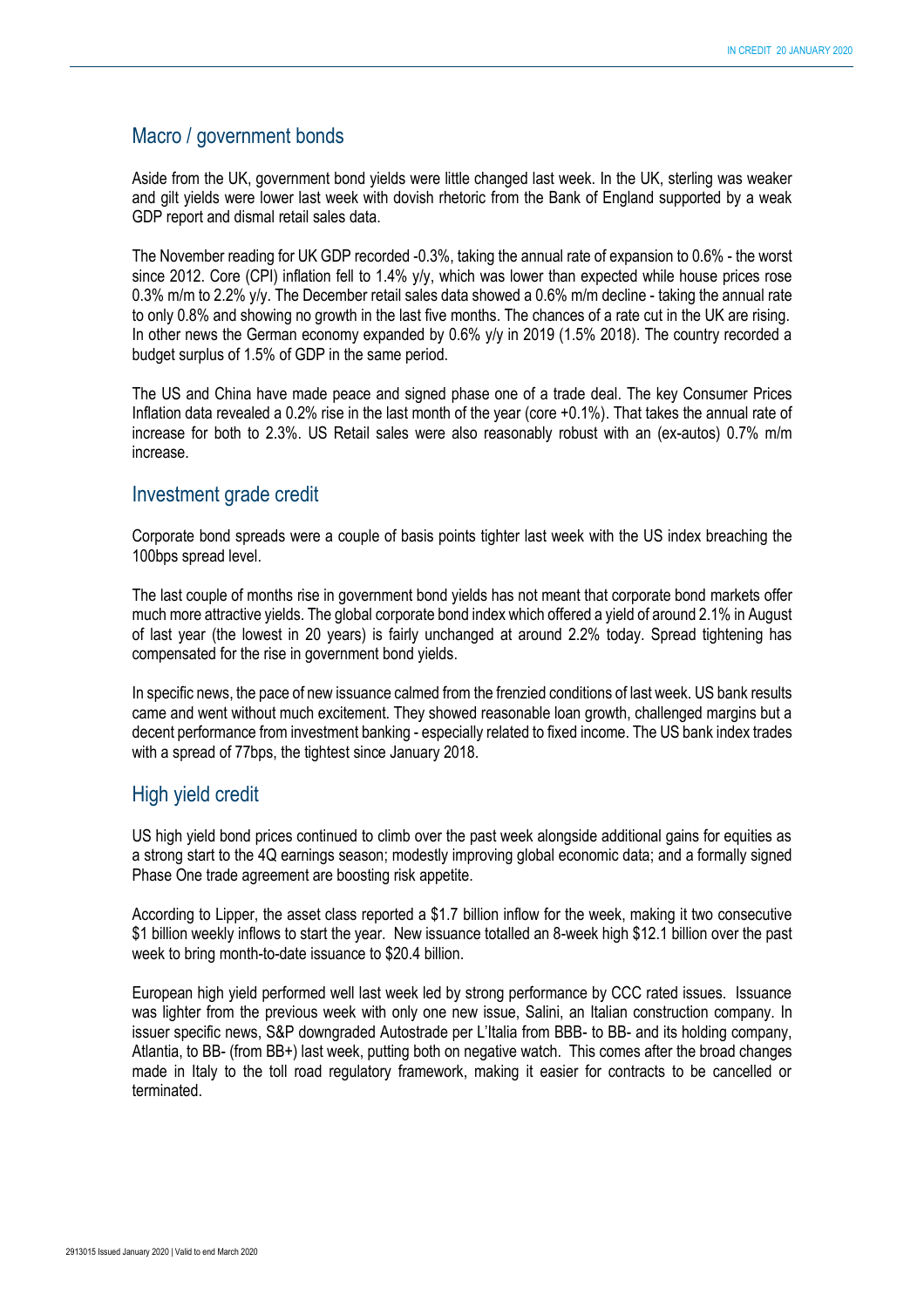#### Asian fixed income

Asian credit has posted a total return of 0.9% year-to-date, helped by spread tightening and lower US treasury yields.

In 2019, numerous Chinese high yield corporates have successfully undertaken the 'bond exchange and tender offer' route to refinance their short-term debt maturities. These companies included China Grand Auto, CAR Inc, Zhongrong International, Hilong Holdings and Fosun.

In India, the Supreme Court dismissed the October 2019 petition from Bharti Airtel and Vodafone Idea to review the ruling on the AGR dues. This implies that both Bharti and Vodafone Idea are liable to pay the AGR dues by 23 January 2020. This development is also negative for Bharti Infratel (tower business) due to the pressure on tenancy. The two companies are considering to file a curative petition or may also request for an extension to the payment timeline.

As of 17 January, Asia has seen \$30.6 billion of new supply year-to-date (prior year period: \$14.7 billion), with Chinese high yield property accounting for more than one-third of the primary issuance.

#### Emerging markets

Emerging market hard currency spreads were 6bps tighter last week as the asset class continued to perform strongly. Inflows were up again at \$2.5 billion last week (compared to the previous week of \$1.7 billion).

On the rating cutting front, it was South Africa (-25bps to 6.25%) and Turkey (-75bps to 11.25%) while Egypt kept rates unchanged (resulting in a rally in the Egyptian pound). The South African government did not give the ZAR 2 billion that it had promised South African Airlines (which has already received ZAR 57 billion in bailouts, since 1994). As Utility Eskom is in the same position as South African Airlines, there is a concern that the government could be becoming stricter about supporting these entities.

#### **Commodities**

Commodity prices were down last week, with the index falling 1.1% - largely led by energy.

Natural gas led the fall in energy as prices deteriorated by over 10% as the market became concerned about above average inventories and further supply coming to the market during a period of warmer than average weather so far this year. This is happening at a time where shale production of natural gas is booming.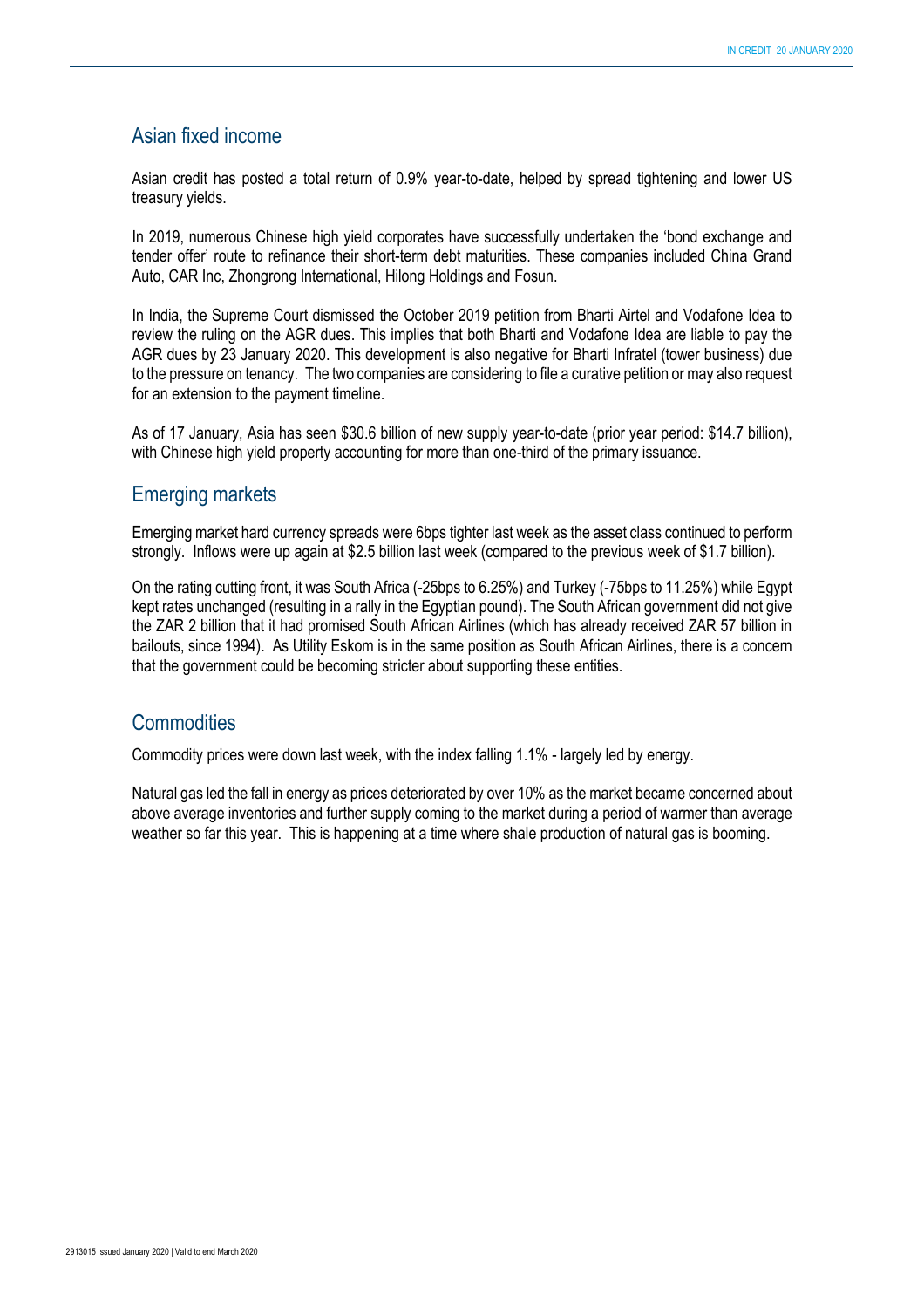### Summary of fixed income asset allocation views

#### **Fixed Income Asset Allocation Views**



| 20 <sup>th</sup> January 2020<br>'''''''''<br><b>INVESTMENTS</b>                     |                                                                                                                   |                                                                                                                                                                                                                                                                                                                                                                                                     |                                                                                                                                                                                                                                 |  |  |
|--------------------------------------------------------------------------------------|-------------------------------------------------------------------------------------------------------------------|-----------------------------------------------------------------------------------------------------------------------------------------------------------------------------------------------------------------------------------------------------------------------------------------------------------------------------------------------------------------------------------------------------|---------------------------------------------------------------------------------------------------------------------------------------------------------------------------------------------------------------------------------|--|--|
| Strategy and positioning<br>(relative to risk free rate)                             |                                                                                                                   | <b>Views</b>                                                                                                                                                                                                                                                                                                                                                                                        | <b>Risks to our views</b>                                                                                                                                                                                                       |  |  |
| <b>Overall Fixed</b><br><b>Income</b><br><b>Spread Risk</b>                          | Under- $\frac{1}{100}$ Under-<br>weight -2 -1 0 +1 +2 weight                                                      | Global economic data continues to register at low<br>or contractionary levels across many sectors and<br>regions. There are modest signs of stabilization,<br>how ever spread levels appear to reflect this<br>already. Trade headlines continue to fly back &<br>forth, but we see risks that are more fundamental<br>than these.                                                                  | Fast and fierce fiscal stimulus,<br>especially in Europe or China.<br>Reacceleration of grow th trends                                                                                                                          |  |  |
| <b>Duration</b><br>$(10$ -year)<br>$('P' = Periphery)$                               | Short $\frac{1}{2}$ -1 $\frac{1}{0}$ +1 +2 Long<br>€ P<br>£                                                       | Global manufacturing remains in stagnation<br>US trade policy undermines business investment<br>at home and abroad<br>■ US and global monetary policy continues to<br>respond to softening macro backdrop                                                                                                                                                                                           | Global trade détente stimulates<br>improvement in risk sentiment<br>■ US economy stages consumption-<br>driven cyclical upswing                                                                                                 |  |  |
| Currency<br>('E' = European<br>Economic Area)                                        | EM<br>Short $\frac{$ A$ \tImes \tImes}{{-2 \atop 4} 1 - 1 \atop 4} \frac{1}{2} + \frac{1}{2}$ Long                | The Dollar is richly valued on the basis of grow th<br>outperformance and high carry. With the US<br>economy catching down and the Fed cutting rates,<br>the twin pillars of support should give way to the<br>structural drag of the tw in deficits<br>An improvement in global risk sentiment due to<br>progress on Phase 1 trade deal may undermine<br>some of the dollar's 'safe haven' demand. | ■ Further leg low er in global grow th<br>driven by increasing trade frictions.                                                                                                                                                 |  |  |
| <b>Emerging</b><br><b>Markets Local</b><br>$(rates(R)$ and<br>currency(C))           | Under-<br>weight $\frac{R}{\sqrt{2^{1}-1} \cdot 0^{1}+1^{1}+2}$ weight                                            | ■ EM real interest rates still relatively attractive<br>■ EM grow th likely to outperform DM, w hile inflation<br>benign<br>■ Fiscal and external fundamentals still largely sound                                                                                                                                                                                                                  | ■ Sharp escalation in global risk<br>aversion<br>■ Broad dollar strength                                                                                                                                                        |  |  |
| <b>Emerging</b><br><b>Markets</b><br>Sovereign<br><b>Credit (USD</b><br>denominated) | Under- $\frac{1}{12}$ -1 $\frac{1}{0}$ +1 +2 weight                                                               | ■ Fundamentals have been not deteriorated as much<br>as w ould have been expected given a strong USD<br>and catering global trade<br>While spreads have tightened much like other<br>asset classes, pockets of valuations gaps have<br>open-ended up<br>×.<br>The number of idiosyncratic blow-ups is increasing.<br>first Argentina, now Ecuador and Lebanon are<br>precipitously deteriorating    | Oil & commodity rally will boost<br>×<br>sentiment and current account<br>balances.<br>A rapidly w eakening USD will ease<br>financial conditions<br>Reversal of recent electoral trend<br>tow ards market-friendly candidates. |  |  |
| Investment<br><b>Grade Credit</b>                                                    | Under- $\frac{1}{100}$ +1 +2 weight                                                                               | ■ Broad valuations have become unattractive on an<br>absolute basis, even before considering higher<br>debt levels and decelerating grow th<br>Fundamentals don't show signs of imminent crisis,<br>but several of the tailw inds are fading. Valuations<br>look even more offside w hen considering this                                                                                           | A re-acceleration of growth especially<br>in the more dow ntrodden European<br>and Asian economies<br><b>Beneficial technicals from low</b><br>and negative yields globally<br>continue to funnel cash to the<br>market.        |  |  |
| <b>High Yield</b><br><b>Credit</b>                                                   | Under- $\frac{1}{2}$ -1 0 +1 +2 weight                                                                            | ■ Valuations are unattractive relative to other asset<br>classes.<br>■ Forecasted default rates have started rising<br>faster than expected earlier this year.<br>Technicals remain positive as net supply remains<br>very negative through rising stars & called bonds.                                                                                                                            | ■ Oil quickly rebounds, likely from<br>supply side shocks.<br><b>US</b> fiscal stimulus or unexpectedly<br>large sentiment boost fromtrade w ar<br>resolution boosts valuations.                                                |  |  |
| <b>Agency MBS</b>                                                                    | Under- $\frac{1}{2}$ -1 0 +1 +2 weight                                                                            | Prepayments have increased as a result of low er<br>rates, how ever they have lagged expectations<br>given the fall in Treasury yields.<br>Spreads have w idened to near post-GFC w ides<br>despite relatively muted prepayment activity.                                                                                                                                                           | Interest rates continue falling<br>aggressively as they did through the<br>summer<br>Rate volatility increases.                                                                                                                 |  |  |
| Non-Agency<br><b>MBS &amp; CMBS</b>                                                  | Under- $\begin{array}{ c c c c c }\n\hline\n\text{w eight} & -2 & -1 & 0 & +1 & +2 \\ \hline\n\end{array}$ weight | $\blacksquare$ Fundamentals remain relatively strong as the<br>Household balance sheet is strong and house<br>price appreciation is still positive.<br>Leverage trends within these sectors have<br>continued to be contained, especially compared to<br>rising asset valuations.<br>■ Valuations in CMBS are notably less attractive<br>than non-agency MBS.                                       | ■ Tightening in credit conditions for US<br>consumer.<br>■ Housing activity begins to contract.<br>Stress in traditional mall-based retail<br>becomes more entrenched across<br>the board.                                      |  |  |
| <b>Commodities</b>                                                                   | Under- $\sqrt{\frac{1}{1 + 1 + 2}}$ Over-<br>weight -2 -1 0 +1 +2 weight                                          | o/w Cu vs Zinc<br>o/w Soybeans, Corn vs u/w Wheat<br>■ o/w Sugar<br>o/w Brent vs WTI<br>o/w Platinum vs Aluminium<br>o/w Gasoline vs Distillates                                                                                                                                                                                                                                                    | ■ Material China slow down, weighing<br>on economic grow th, metals & petrol                                                                                                                                                    |  |  |